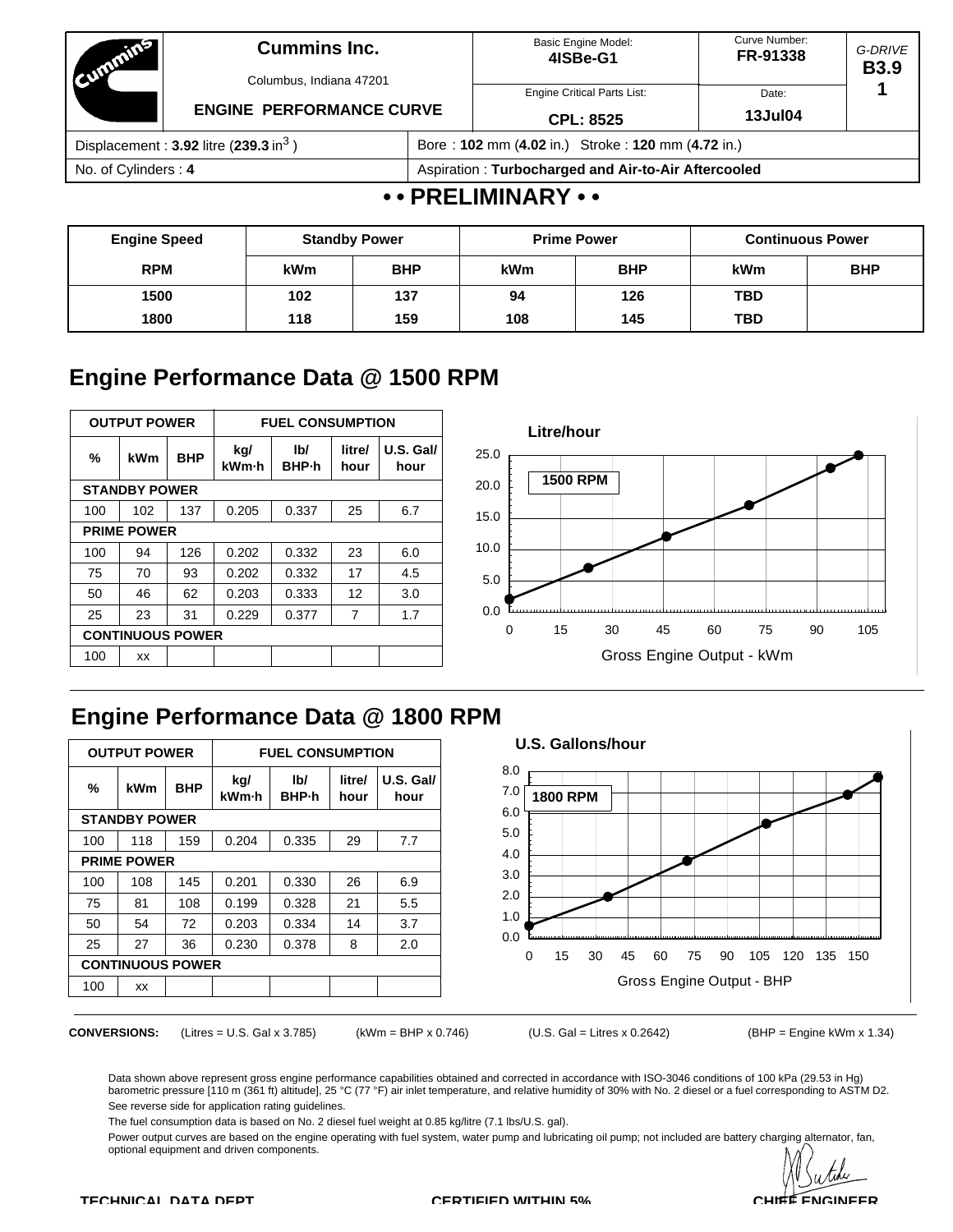## **• • PRELIMINARY • • 4ISBe-G1**

# **POWER RATING APPLICATION GUIDELINES FOR GENERATOR DRIVE ENGINES**

These guidelines have been formulated to ensure proper application of generator drive engines in A.C. generator set installations. Generator drive engines are not designed for and shall not be used in variable speed D.C. generator set applications.

**STANDBY POWER RATING is applicable for supplying emergency power for the duration of the utility power outage. No overload capability is available for this rating. Under no condition is an engine allowed to operate in parallel with the public utility at the Standby Power rating.** This rating should be applied where reliable utility power is available. A standby rated engine should be sized for a maximum of an 80% average load factor and 200 hours of operation per year. This includes less than 25 hours per year at the Standby Power rating. Standby ratings should never be applied except in true emergency power outages. Negotiated power outages contracted with a utility company are not considered an emergency. **PRIME POWER RATING is applicable for supplying electric power in lieu of commercially purchased power. Prime Power applications must be in the form of one of the following two categories: UNLIMITED TIME RUNNING PRIME POWER Prime Power is available for an unlimited number of hours per year in a variable load application. Variable load should not exceed a 70% average of the Prime Power rating during any operating period of 250 hours. The total operating time at 100% Prime Power shall not exceed 500 hours per year. A 10% overload capability is available for a period of 1 hour within a 12-hour period of operation. Total operating time at the 10% overload power shall not exceed 25 hours per year. LIMITED TIME RUNNING PRIME POWER Prime Power is available for a limited number of hours in a non-variable load application. It is intended for use in situations where power outages are contracted, such as in utility power curtailment. Engines may be operated in parallel to the public utility up to 750 hours per year at power levels never to exceed the Prime Power rating. The customer should be aware, however, that the life of any engine will be reduced by this constant high load operation. Any operation exceeding 750 hours per year at the Prime Power rating should use the Continuous Power CONTINUOUS POWER RATING is applicable for supplying utility power at a constant 100% load for an unlimited number of hours per year. No overload capability is available for this rating.**

#### **Reference Standards:**

BS-5514 and DIN-6271 standards are based on ISO-3046.

#### **Operation At Elevated Temperature And Altitude:**

The engine may be operated at:

1800 RPM up to xx ft (1220 m) and xx  $^{\circ}$ F (40  $^{\circ}$ C) without power deration.

**rating.**

1500 RPM up to xx ft (600 m) and  $xx^{\circ}F$  (40  $^{\circ}C$ ) without power deration.

For sustained operation above these conditions, derate by 4% per 1,000 ft (300 m), and 1% per 10  $^{\circ}$ F (2% per 11  $^{\circ}$ C).

*G-DRIVE* **B3.9 2**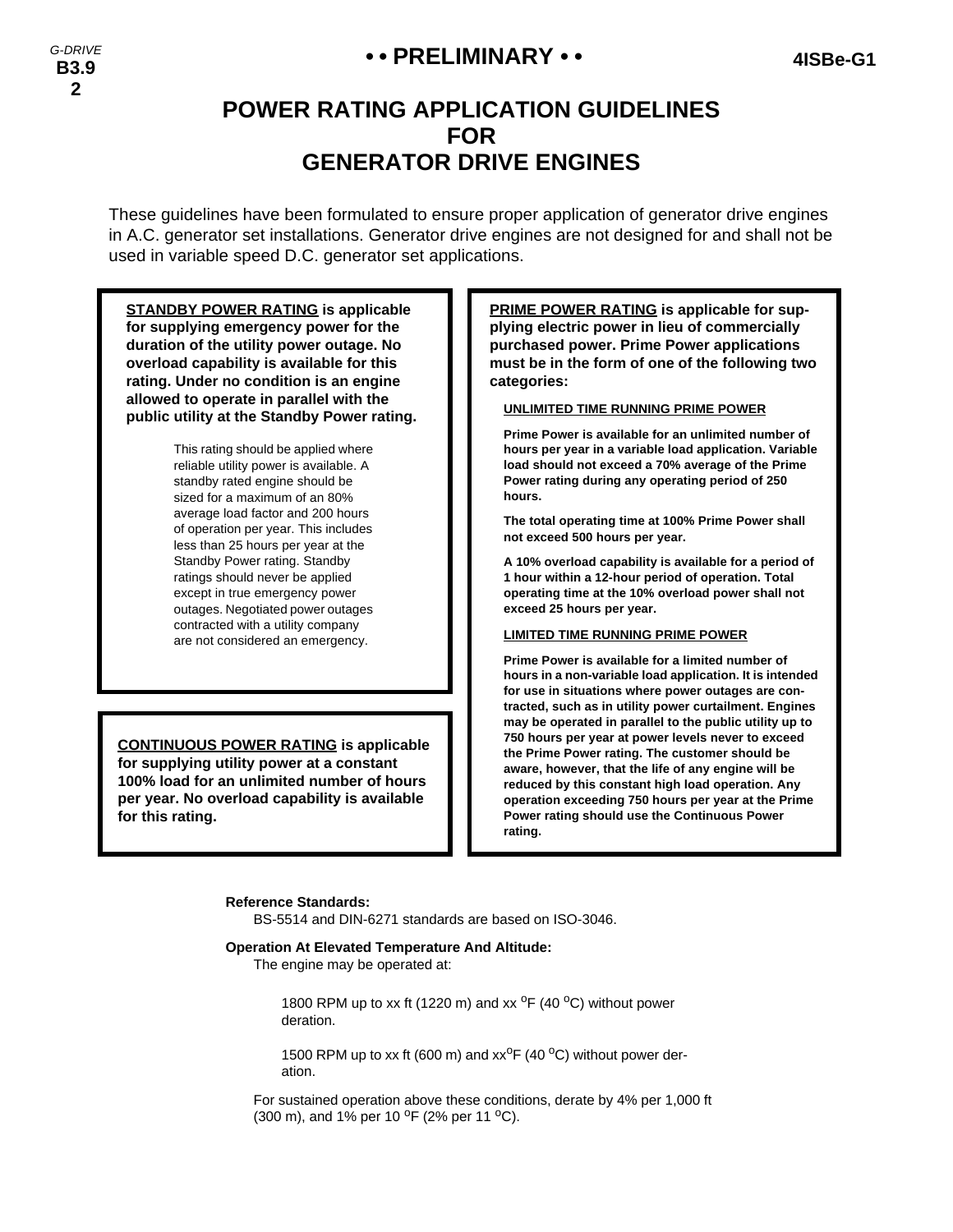| •• PRELIMINARY •• |  |
|-------------------|--|
|-------------------|--|

## **Cummins Inc. Engine Data Sheet**

*G-DRIVE* **B3.9 3**

| <b>ENGINE MODEL: 4ISBe-G1</b><br><b>CONFIGURATION NUMBER : D383052GX03</b> |                                                          | <b>PERFORMANCE CURVE: FR-91338</b> | DATA SHEET: DS-91338<br><b>DATE: 13Jul04</b> |
|----------------------------------------------------------------------------|----------------------------------------------------------|------------------------------------|----------------------------------------------|
| <b>INSTALLATION DIAGRAM</b><br>• Fan to Flywheel<br>$:$ XXXX               | <b>CPL NUMBER</b><br><b>• Engine Critical Parts List</b> | :8525                              |                                              |
| <b>GENERAL ENGINE DATA</b>                                                 |                                                          |                                    |                                              |
|                                                                            |                                                          |                                    | 4-Cycle; In-line; 4-Cylinder Diesel          |
|                                                                            |                                                          | Turbocharged                       |                                              |
|                                                                            |                                                          | 4.02 x 4.72 (102 x 120)            |                                              |
|                                                                            |                                                          | 239 (3.92)<br>17.3:1               |                                              |
|                                                                            |                                                          |                                    |                                              |
| Dry Weight                                                                 |                                                          |                                    |                                              |
|                                                                            |                                                          | 745                                | (338)<br>N/A                                 |
| Wet Weight                                                                 |                                                          |                                    |                                              |
|                                                                            |                                                          | TBD                                | (x)                                          |
|                                                                            |                                                          |                                    | N/A                                          |
|                                                                            |                                                          |                                    |                                              |
| Moment of Inertia of Rotating Components                                   |                                                          |                                    |                                              |
|                                                                            |                                                          | TBD                                | $\theta$                                     |
|                                                                            |                                                          | X                                  | $\theta$                                     |
|                                                                            |                                                          | 14.7                               | (373)                                        |
|                                                                            |                                                          | 6.3                                | (163)                                        |
|                                                                            |                                                          |                                    | N.A.                                         |
|                                                                            |                                                          |                                    |                                              |
| <b>ENGINE MOUNTING</b>                                                     |                                                          |                                    |                                              |
|                                                                            |                                                          | 1000                               | (1356)                                       |
| <b>EXHAUST SYSTEM</b>                                                      |                                                          |                                    |                                              |
|                                                                            |                                                          |                                    |                                              |
|                                                                            |                                                          | 3                                  | (76)                                         |
| <b>AIR INDUCTION SYSTEM</b>                                                |                                                          |                                    |                                              |
| <b>Maximum Intake Air Restriction</b>                                      |                                                          |                                    |                                              |
|                                                                            |                                                          | 25                                 | (635)                                        |
|                                                                            |                                                          | 10                                 | (254)                                        |
|                                                                            |                                                          | 15                                 | (381)                                        |
|                                                                            |                                                          |                                    |                                              |
| <b>COOLING SYSTEM</b>                                                      |                                                          |                                    |                                              |
|                                                                            |                                                          | 2.1                                | (8.0)                                        |
|                                                                            |                                                          |                                    | N/A                                          |
|                                                                            |                                                          |                                    |                                              |
| Maximum Coolant Friction Head External to Engine                           |                                                          | 5                                  | (35)                                         |
|                                                                            |                                                          | 4                                  | (28)                                         |
|                                                                            |                                                          | 46                                 | (14)                                         |
|                                                                            |                                                          | 180 - 203                          | $(82 - 95)$                                  |
|                                                                            |                                                          | 10                                 | (69)                                         |
|                                                                            |                                                          | 220/212                            | (104/100)                                    |
|                                                                            |                                                          |                                    | N/A                                          |
|                                                                            |                                                          |                                    | N/A                                          |
|                                                                            |                                                          |                                    |                                              |
| <b>LUBRICATION SYSTEM</b>                                                  |                                                          |                                    |                                              |
|                                                                            |                                                          | 10                                 | (69)                                         |
|                                                                            |                                                          | 50                                 | (345)                                        |
|                                                                            |                                                          | 250                                | (121)                                        |
|                                                                            |                                                          | $3 - 2.4$                          | $(11-9)$                                     |
|                                                                            |                                                          | 3.5                                | (13.0)<br>$40^{\circ}$                       |
| Angularity of OP 9296 Oil Pan                                              |                                                          |                                    | $40^{\circ}$                                 |
|                                                                            |                                                          |                                    | $40^{\circ}$                                 |
|                                                                            |                                                          |                                    |                                              |